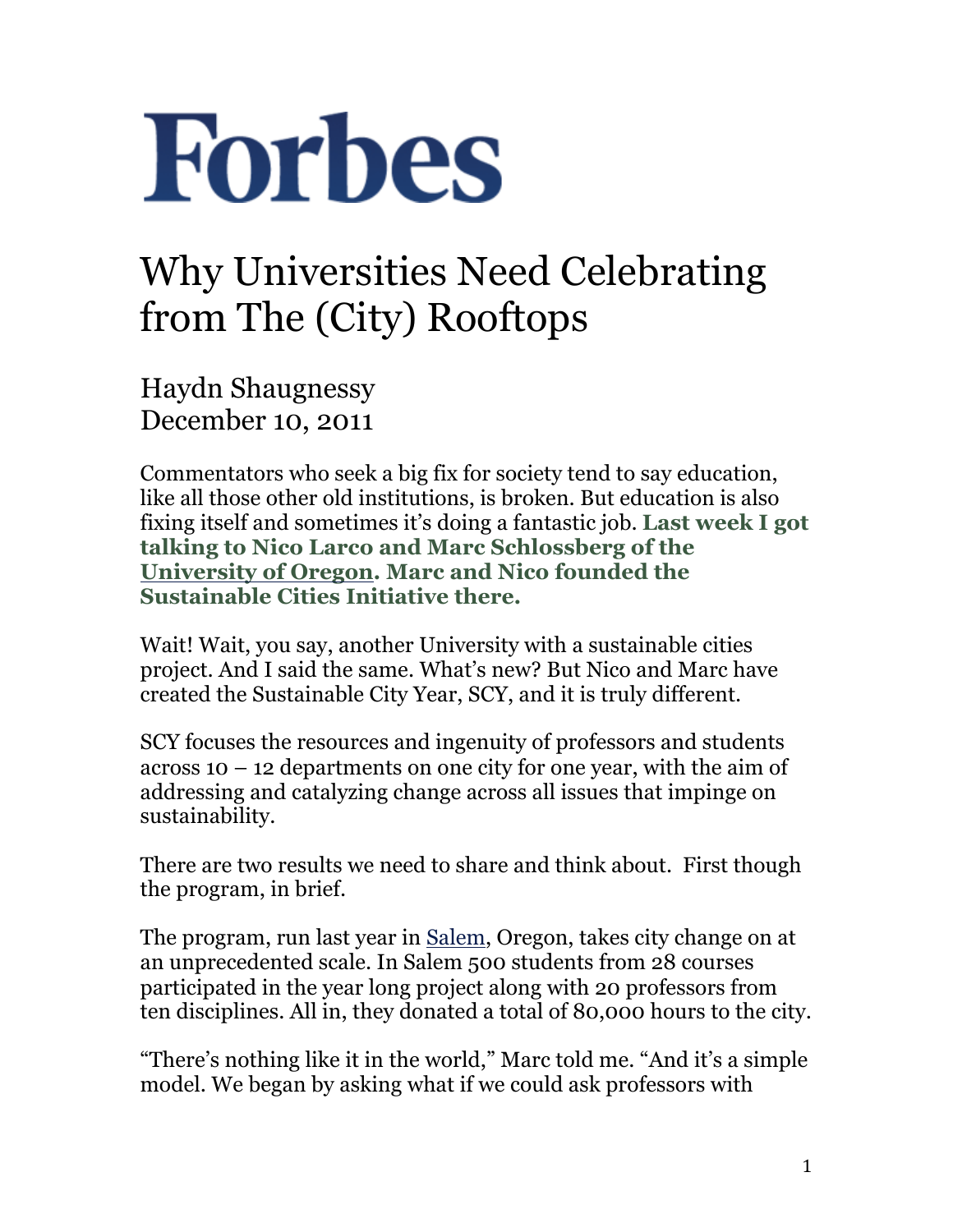existing courses to point those at a single city over a single year and address issues that are within the existing curriculum. And do this with a sustainability focus. It turns out that cities are desperate to move into a new sustainability and livability model. But they are schooled in an old model and they are busy. We on the other hand have students who are like an ideas' machine and are being trained in these areas – sustainability and livability."

Cities might want to try the sustainability route but as Marc implies, it is difficult.

"Cities face obstacles," says Nico. "Like, who are the stakeholders? Do they trust the city? Is there capacity for the city to move forward? Is the full realm of possibility understood?"

So the SCY folks help with these issues and develop very concrete plans for the lucky city that get's a bite at it  $-$  by the way cities from as far as China and New Zealand want to adopt the model. That means creating new space use plans, or figuring out how to introduce new environmental technologies, or how to adapt the transport system, or even how to design a better building. If it has sustainability, planning, architecture, landscaping, business, journalism, product design, civil engineering, law, economics or other relevant skill needs, SCY will help.

So to the first impact. Clearly this is replicable, across problem-sets beyond sustainability. You could take any challenge that cities face and build out a similar swarm of resources. Also, and this is vitally important, it tells us we do have the resources to effect major change quickly, and they are not even locked away. So no more complaining about the big reset. Let's just get on with it.

The second impact of the program though is on the students and the educational environment. Young people,I've said elsewhere, are extraordinarily capable. They see a set of problems in front of them, caused by financial chaos, poor resource allocation and poor decision making. Heck, they are the ones studying this stuff.

Two things prevent them impacting on society. One is we try to stop them and we do it through the weight of inertia that older cynical generations apply to the challenges of change. The second is we stall